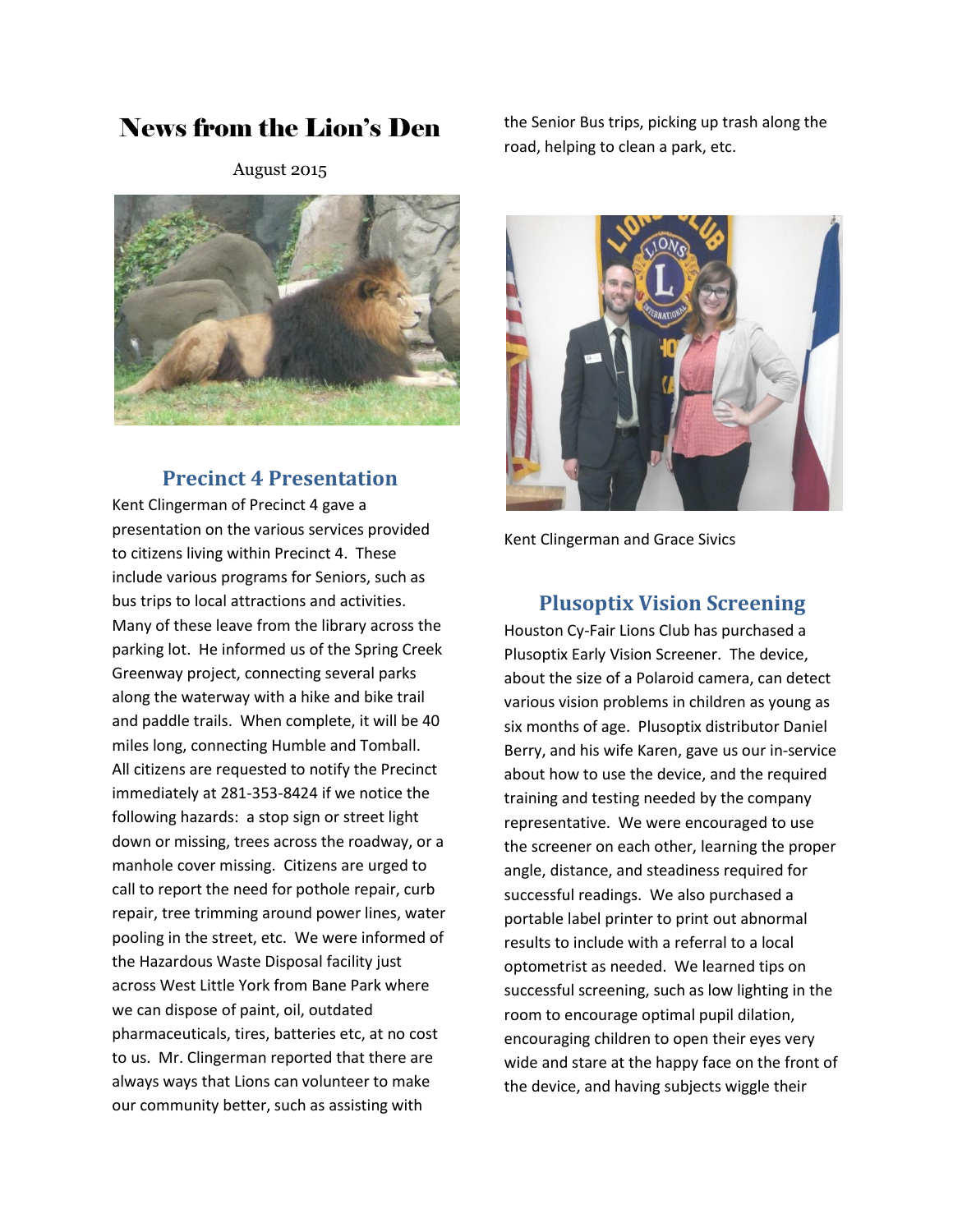toes, which promotes pupil dilation. We need to be certified by the manufacturer, which Mr. Berry and his wife, Karen, supplied, but also will need training and certification by the State prior to conduction screenings.



The Plusoptix Vision Screener device.





Lions using the Plusoptix on each other, with the Katy Lions Club members.

### **The Children's Magic Show**

Houston Cy-Fair Lions Club will again sponsor a fun magic show geared towards children. The event will be held Tuesday evening Sept. 29 7PM at the Berry Center. We will soon be receiving tickets to sell, which will again be \$7 for general admission for adults and children.



Diego Blanco and Kim Westerman were guests of Lion Bud Casey.



Daughter Sara Dupree with Lion Clayton